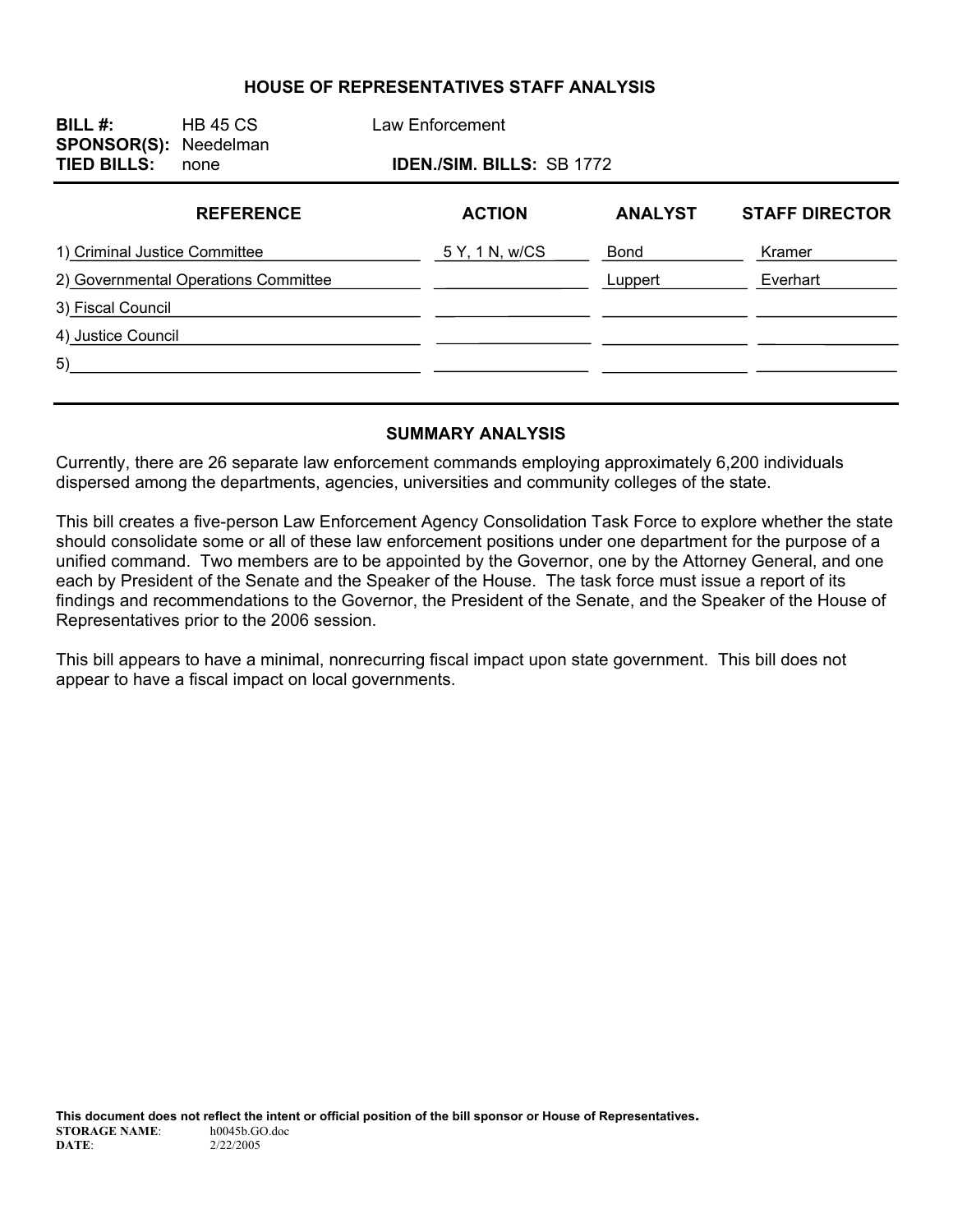### **FULL ANALYSIS**

## **I. SUBSTANTIVE ANALYSIS**

### A. HOUSE PRINCIPLES ANALYSIS:

Provide limited government - This bill may increase the size of government as it creates a task force, although the apparent purpose of the task force is to examine decreasing the size of state government.

### B. EFFECT OF PROPOSED CHANGES:

#### **Background**

Currently, state law enforcement responsibilities and law enforcement positions are dispersed among the departments, agencies, universities, and community colleges of the state. State agencies with law enforcement units are as follows: $1$ 

| <b>Agency</b>                                                      | Sworn<br><b>Employees</b> | <b>Non-Sworn</b><br><b>Employees</b> | Law<br><b>Enforcement</b><br><b>Managers</b> | <b>Other</b><br><b>Employees</b> |
|--------------------------------------------------------------------|---------------------------|--------------------------------------|----------------------------------------------|----------------------------------|
| Department of Agriculture and<br><b>Consumer Services</b>          | 213                       | 79                                   |                                              |                                  |
| Department of Business and<br><b>Professional Regulation</b>       | 140                       | 1                                    |                                              |                                  |
| Department of Children and<br><b>Families</b>                      | $\overline{2}$            | 38                                   |                                              |                                  |
| Department of Corrections                                          |                           | 6                                    |                                              |                                  |
| Department of Environmental<br>Protection                          | 134                       | $\overline{2}$                       | 3                                            |                                  |
| Department of Financial Services                                   | 188                       | 60                                   | 1                                            |                                  |
| Department of Highway Safety<br>and Motor Vehicles                 | 1,586                     | 286                                  | 14                                           |                                  |
| Department of Juvenile Justice                                     | $\overline{4}$            | 10                                   |                                              |                                  |
| Department of Law Enforcement                                      | 426                       | 197                                  | 2                                            | 1,193                            |
| Department of Legal Affairs                                        | 39                        | 43                                   |                                              |                                  |
| Department of Transportation                                       | 208                       | 10                                   |                                              |                                  |
| <b>Florida Fish and Wildlife</b><br><b>Conservation Commission</b> | 669                       | 69                                   | 17                                           |                                  |
| Florida School for the Deaf and<br>the Blind                       | $\overline{7}$            | 1                                    | 1                                            |                                  |
| <b>TOTALS</b>                                                      | 3,616                     | 802                                  | 41                                           | 1,193                            |

In addition, the 11 state universities have 462 authorized law enforcement positions;<sup>2</sup> and three of the 28 community colleges have law enforcement units, employing a total of 51 sworn police officers. $3$ 

THE TREAD TREAD TREAD TREAD TREAD TREAD TREAD TREAD TREAD TREAD TREAD TREAD TREAD TREAD TREAD TREAD TREAD TREA<br>The December 2, 2003.

<sup>&</sup>lt;sup>2</sup> Information from Division of Colleges and Universities, December 10, 2003.

<sup>&</sup>lt;sup>3</sup> Pensacola Community College has 15 full-time officers, Santa Fe Community College has 20 full-time and 1 part-time officers, and Tallahassee Community College has 12 full-time and 3 part-time officers. Information provided by the Division of Community Colleges, December 3, 2003.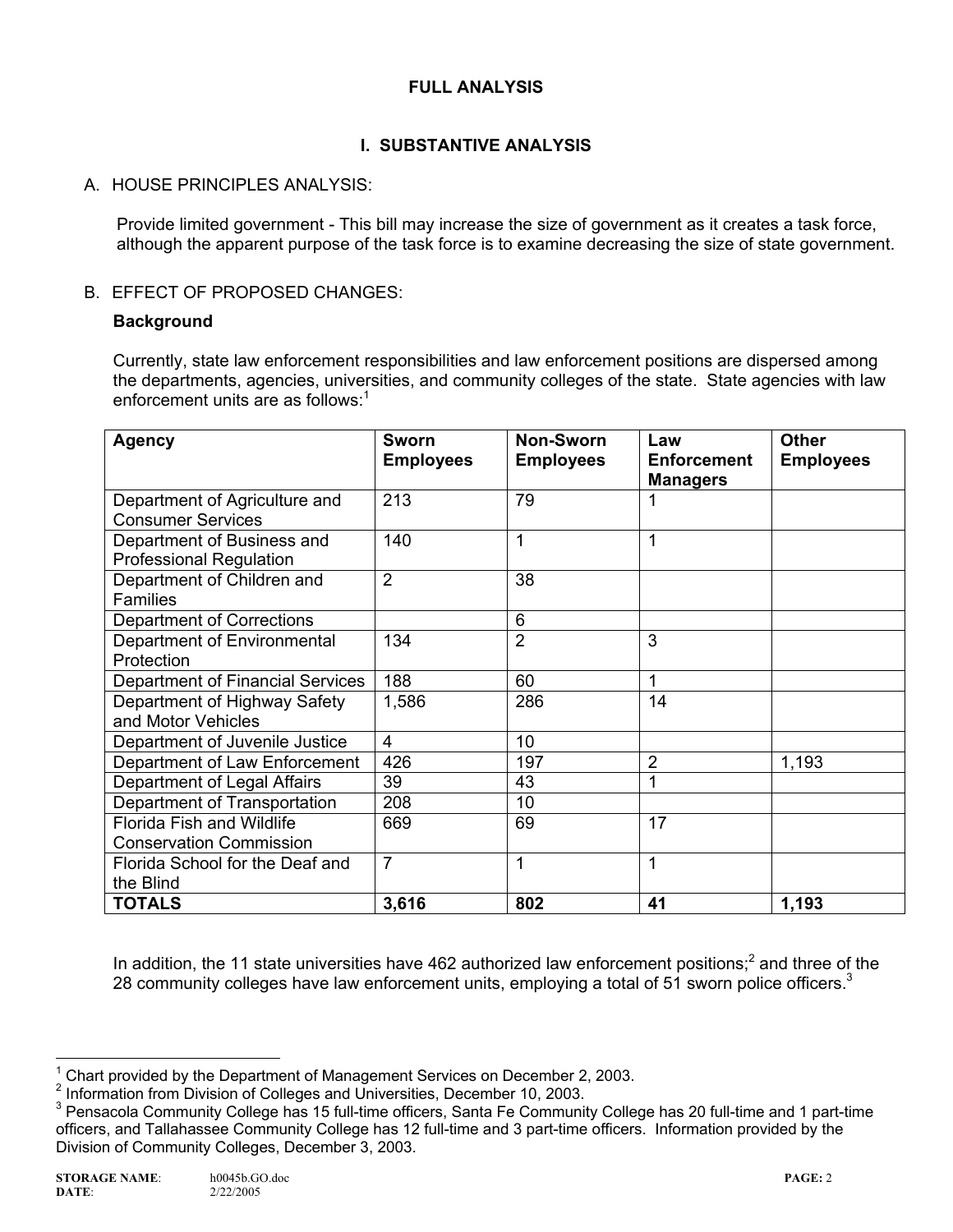### **Effect of Bill**

This bill creates a Law Enforcement Agency Consolidation Task Force charged with investigating the issue of consolidating state law enforcement personnel under a unified command. The task force membership consists of five members:

- Two persons from private industry who have expertise in corporate mergers and law enforcement are to be appointed by the Governor;
- The Attorney General or the Attorney General's designee;
- A member of the Senate appointed by the Senate President; and
- A member of the House of Representatives appointed by the Speaker of the House.

Members are to be selected no later than July 10, 2005. The task force is to meet for the first time no later than July 15, 2005, at which time the task force will appoint its chair from its members.

Three members constitute a quorum. The task force is subject to public record requirements found in chapter 119, F.S., and public meeting requirements found in s. 286.011, F.S. The public in attendance at a meeting must be given an opportunity to participate in the meeting. The Executive Office of the Governor is required to provide timely notice of the time and place of task force meetings to those persons requesting notice. The task force members do not receive compensation for their membership on the task force, but receive reimbursement for per diem and travel expenses in accordance with s. 112.061, F.S.

The task force is to investigate and report to the Legislature on the effect of consolidating state law enforcement personnel under a unified command. Its initial report is due no later than 45 days prior to the first day of the 2006 regular legislative session.<sup>4</sup> Its final report is due no later than 30 days prior to the first day of the 2006 regular legislative session.<sup>5</sup>

In these reports, the task force must:

- Identify all law enforcement functions and duties of personnel positions that exist in each state agency;
- Identify all statutory provisions assigning law enforcement duties to state agencies;
- Identify the options considered by the task force for consolidation of law enforcement functions, duties, and personnel, and identify the costs for consolidation under each option;
- Determine whether consolidation of all law enforcement functions, law enforcement personnel, or both, would prove more effective and efficient than the current distribution of law enforcement activities and sworn personnel. This determination must include a cost analysis and comparison; and
- If the determination is made that consolidation is more effective and efficient than the current distribution of law enforcement activities and sworn personnel, recommend proposed legislation based upon the recommended best option for consolidating any law enforcement functions, law enforcement personnel, or both. This recommendation must include provision for any necessary restructuring of state agencies as a result of the recommended reorganization.

Agencies are to cooperate with the task force in the performance of its duties. Each agency that has law enforcement functions or sworn law enforcement personnel are specifically required to produce a report no later than August 1, 2005 that provides the authority the agency relies upon for the performance of the responsibilities or the employment of sworn personnel.

ــ<br>4 Saturday, January 21, 2006.

5 Sunday, February 5, 2006.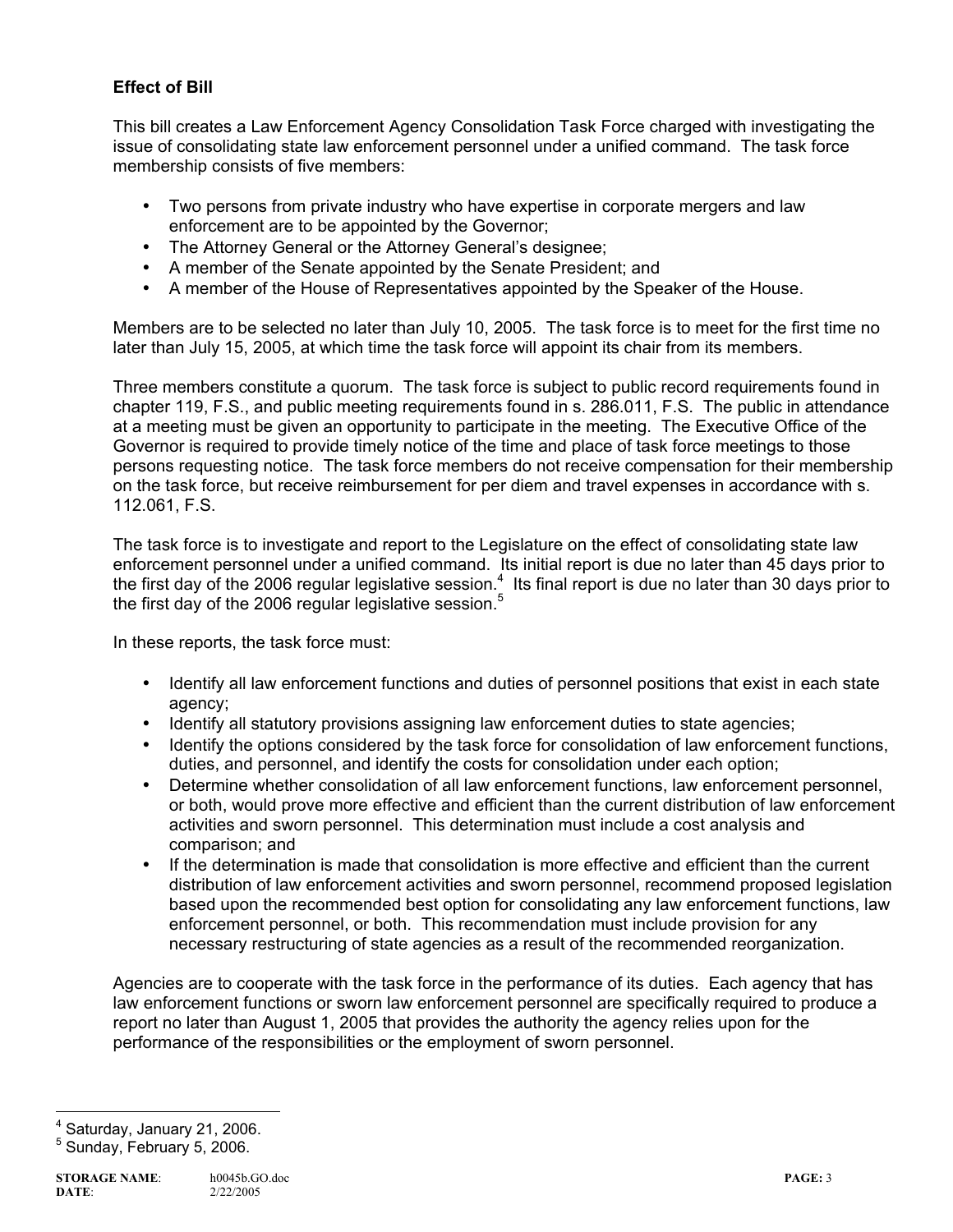The bill takes effect upon becoming law. The task force will be abolished by its own terms on July 1, 2006.

C. SECTION DIRECTORY:

Section 1. Creates the task force and specifies its duties.

Section 2. Provides an effective date of "upon becoming law."

#### **II. FISCAL ANALYSIS & ECONOMIC IMPACT STATEMENT**

#### A. FISCAL IMPACT ON STATE GOVERNMENT:

1. Revenues:

None.

2. Expenditures:

Task force members will not receive any salary, but must be reimbursed for travel and per diem. Members will be required to meet, and thus will incur travel and per diem costs. The bill does not specify who pays for travel and per diem expenses; thus, such expenses will be the responsibility of the agency appointing such persons to the task force.

House staff estimates a non-recurring, fiscal impact of approximately \$18,000 to the state General Revenue Fund. This estimate assumes costs of \$16,000 for travel and per diem, or \$500 per person per meeting. [Five panel members and three support staff, for four meetings.] Publication and other staff support costs are estimated at \$2,000.

- B. FISCAL IMPACT ON LOCAL GOVERNMENTS:
	- 1. Revenues:

None.

2. Expenditures:

None.

C. DIRECT ECONOMIC IMPACT ON PRIVATE SECTOR:

None.

D. FISCAL COMMENTS:

None.

#### **III. COMMENTS**

- A. CONSTITUTIONAL ISSUES:
	- 1. Applicability of Municipality/County Mandates Provision:

This bill does not require counties or municipalities to spend funds or to take an action requiring the expenditure of funds. This bill does not reduce the percentage of a state tax shared with counties or municipalities. This bill does not reduce the authority that municipalities have to raise revenue.